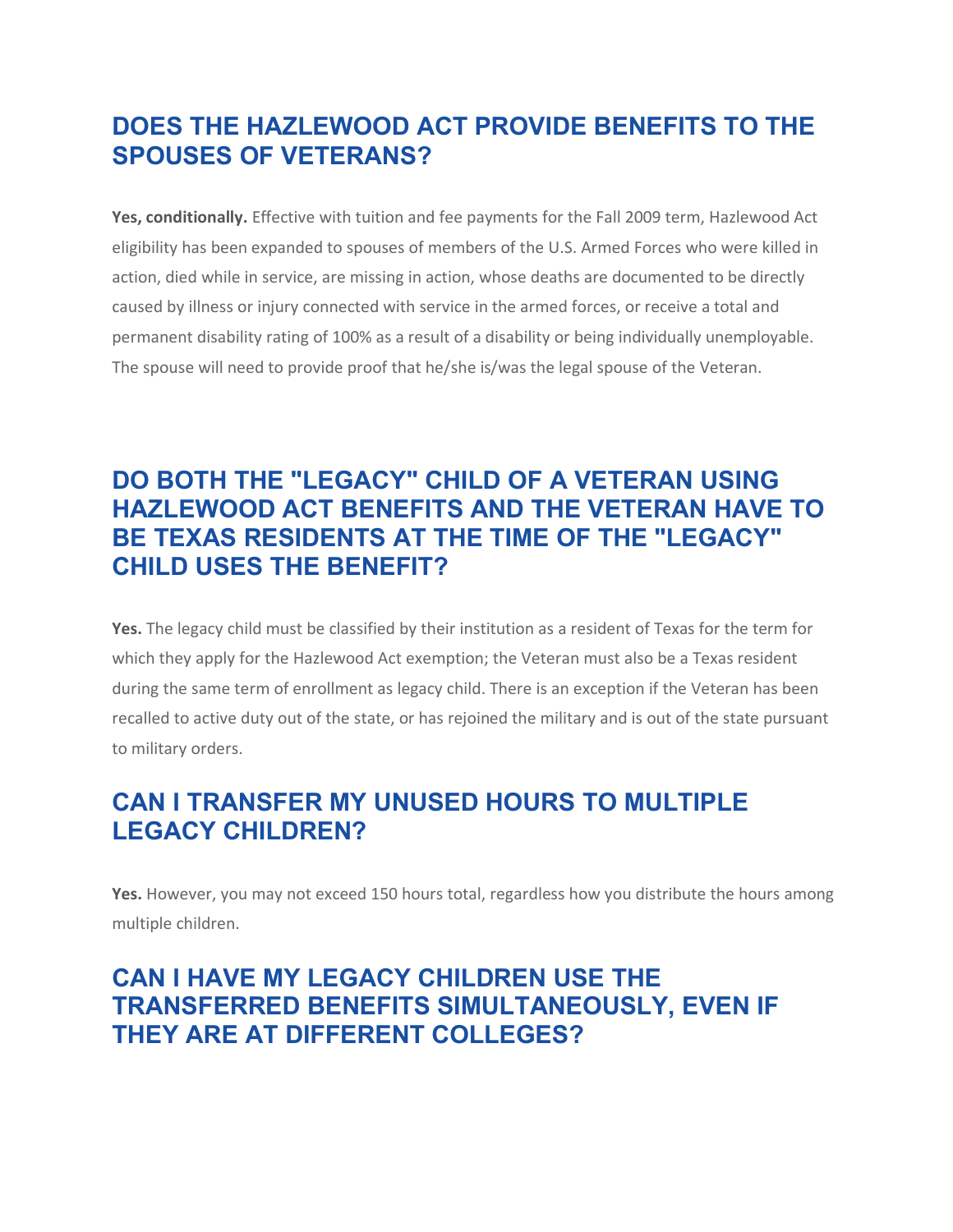**No.** You may not use legacy child benefits simultaneously; only one child at a time may use the transferred benefits. If it is determined that simultaneous enrollment of legacy children has occurred, all Hazlewood Act Exemption Applications may be rendered void, and the college/universities may charge for the semester hours taken during the time period multiple legacy children have used the benefit.

#### **MY DISCHARGE IS LISTED AS "OTHER THAN HONORABLE." CAN I USE THE HAZLEWOOD ACT EXEMPTION?**

**No.** You must have a discharge of "honorable" or "under honorable conditions, general", or equivalent language.

#### **MY MILITARY DOCUMENTS STATE THAT I HAVE AN "HONORABLE SEPARATION" AS OPPOSED TO AN "HONORABLE DISCHARGE." CAN I STILL QUALIFY FOR THE HAZLEWOOD ACT?**

**Yes.** In September 1996, the Texas Attorney General issued an opinion that military personnel honorably separated after being on active duty may qualify for the Hazlewood Act exemption if they meet other program requirements.

#### **DOES A VETERAN HAVE TO PROVIDE THEIR DD214 TO QUALIFY?**

**Yes.** The Veteran must provide a DD214 or equivalent documentation (if service is prior to 1950) to prove their eligibility for the Hazlewood Act exemption. Veteran's eligibility is determined from the citations on the DD214 (or equivalent documentation) that substantiates the following:

- 1. At the time of he or she entered the service, was a resident of Texas, entered the service in the state of Texas, or declared Texas as his or her home of record in the manner provided by the military or other service;
- 2. Was discharged under honorable or general conditions after serving on active military duty, excluding initial entry training, for more than 180 days.